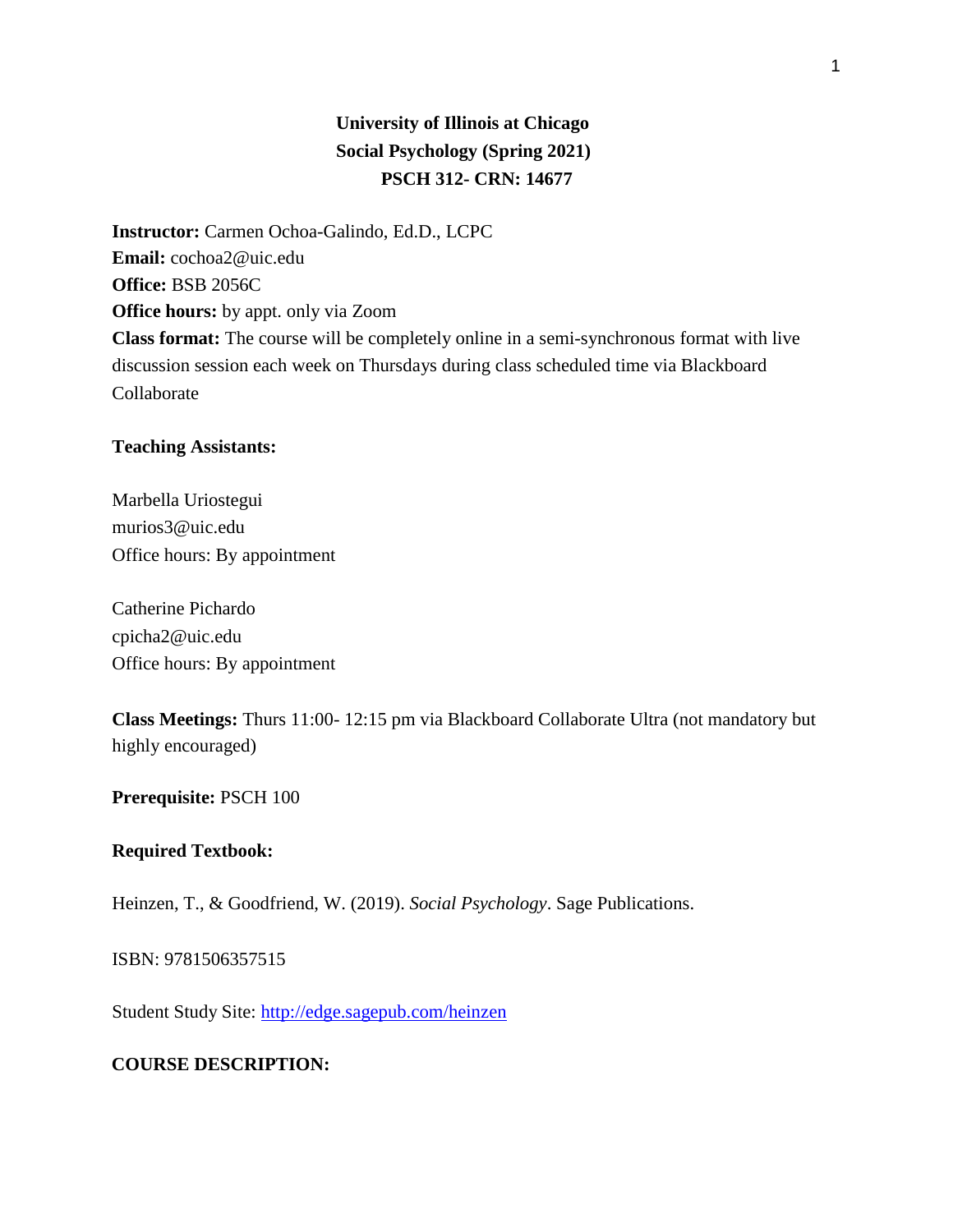Social psychology is the scientific study of the ways in which the social environment influences people's thoughts, feelings, and behaviors. In pursuit of this understanding, social psychology relies heavily on the scientific method. The primary goal of this course is to introduce you to both the theories and methods of social psychology. In addition, an interesting feature of social psychology is that many of the concepts you will learn apply to your everyday life. A secondary goal of this course is to help you understand how the social environment influences your behavior and the behavior of others around you. Consequently, it will be important to your success in this course that you not only have a basic understanding of the concepts discussed in the text and during lecture, but also how those concepts relate to the real world.

# **LEARNING OBJECTIVES**

.

- Define social psychology and describe its origins as a separate discipline within psychology.
- Compare and contrast how social psychology, personality psychology, and sociology attempt to understand and explain human behavior.
- Describe and evaluate the research methods used in social psychology, including their relative strengths and weaknesses.
- Describe and analyze ethical concerns in social psychological research.
- Critically evaluate claims about human behavior and/or sources of information (e.g., distinguish between good and poor quality sources and identify and evaluate the research method used).
- Recognize and describe the influence of gender and culture on self-perception, social cognition, and behavior.
- Describe cognitive and situational factors involved in impression formation, attribution, self-perception, and related processes.
- Analyze the relationship between attitudes and behavior, including theories of attitude formation and change.
- Discuss research findings related to persuasion, compliance, conformity, obedience, and resisting social pressure.
- Analyze the ways in which group processes influence thinking and behavior, resulting in dynamics such as social facilitation, social loafing, deindividuation, group polarization, and groupthink.
- Describe and explain physiological, social, and situational influences on aggression and prosocial behavior.
- Compare and contrast theories regarding the creation and reduction of prejudice and discrimination.
- Identify and describe factors related to interpersonal attraction, friendships, and the quality of romantic relationships.
- Recognize and explain the application of social psychological research findings, concepts, and theories to areas such as physical and psychological health, the law, the workplace, and the environment.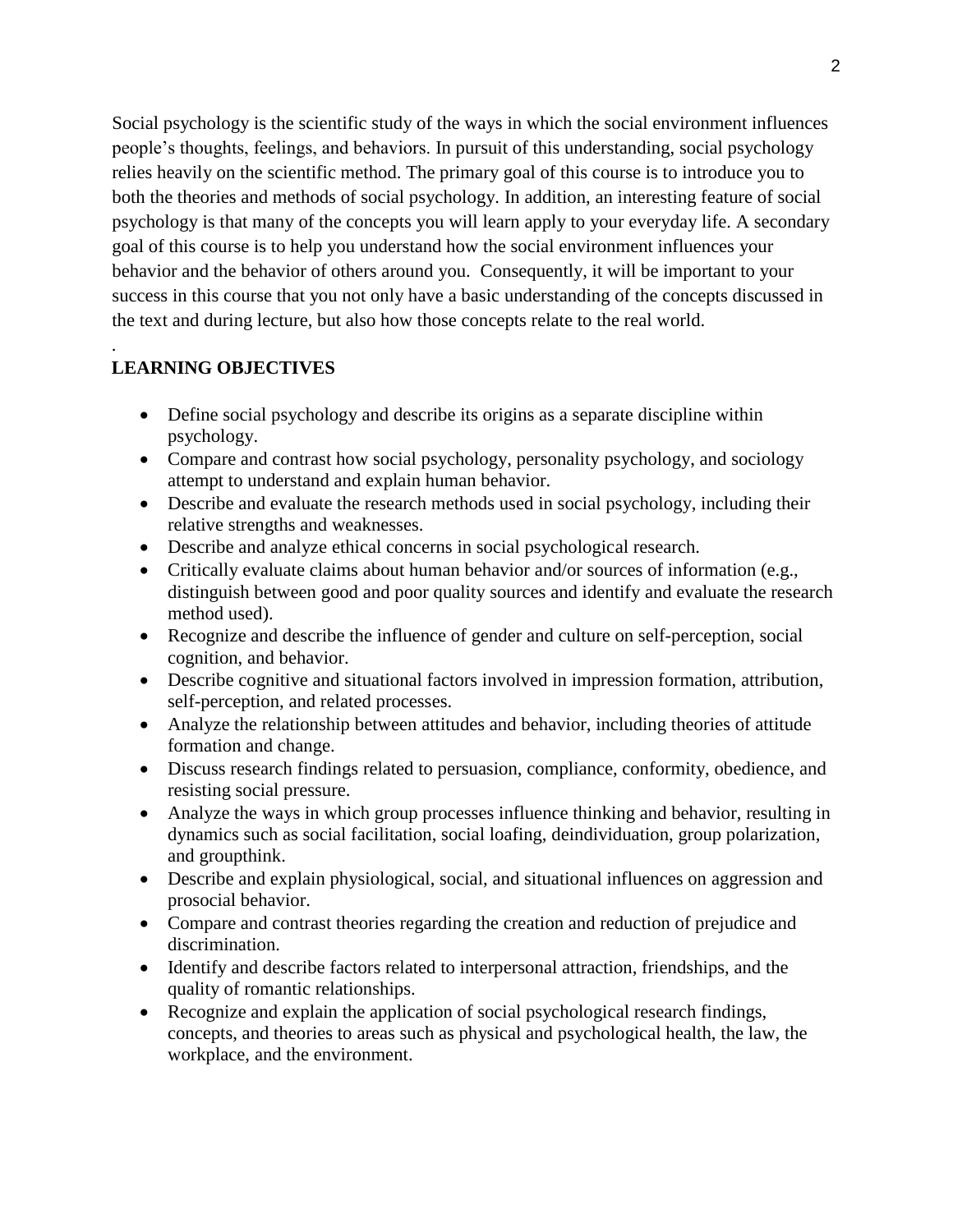#### **Discussion and Community Guidelines**

**Respect, tone, and civility**: It is important that we maintain a supportive learning community where everyone feels safe and where people can communicate amicably. Remember that sarcasm doesn't always come across. Treat your instructor and fellow students with respect at all times, and in all communications. Most importantly, this class aims to foster an inclusive learning environment that promotes and values respect for others and their viewpoints. The topics we'll learn about in this course can create passionate debates and are relevant to everyday life, making students inclined to share their own anecdotes and experiences. I welcome and encourage that – indeed, that's one of the most exciting and unique aspects of this class. But as such, it is imperative that students behave in a respectful and considerate way to their fellow classmates during the discussions**. Inappropriate, disruptive, or offensive interpersonal behavior is not acceptable**. This is a space where we value diverse identities, ideas, and experiences. I encourage active, deep conversations about the material in the course and the social and historical events that it applies to, but I do not condone hateful speech, prejudicial remarks, or debates that question the rights and personhood of people of various identities. **Discriminatory behavior will NOT be tolerated!**

#### **COURSE REQUIREMENTS & GRADING**

#### *A. Live weekly discussions (not required by highly recommended)*

I will be conducting live discussion sessions of the chapters every Thursday on our class time via Blackboard Collaborate. Our class time from 11:00 am to 12:15 pm. Again**, you are not required to attend but I highly recommend you coming** so that we can go over the material for that week, answer questions, and engage in meaningful discussions with each other. These lectures will be recorded and available for those who are not able to make it to lectures.

B. *Exams (50 pts per exam, + 5 extra credit questions, each worth 2 pts= 60 possible pts)* There will be 3 exams and no final exam. The exams will be done on Blackboard. Exams will be 50 questions (**I will add five extra questions for extra credit on each exam, each worth 2 pts, total 60 points)**. The exams will be true/false and multiple choice. For all exams:

- You will have access to the exam from **midnight until 5 pm on exam day** (check syllabus for day)
- You will have 90 minutes to take the exam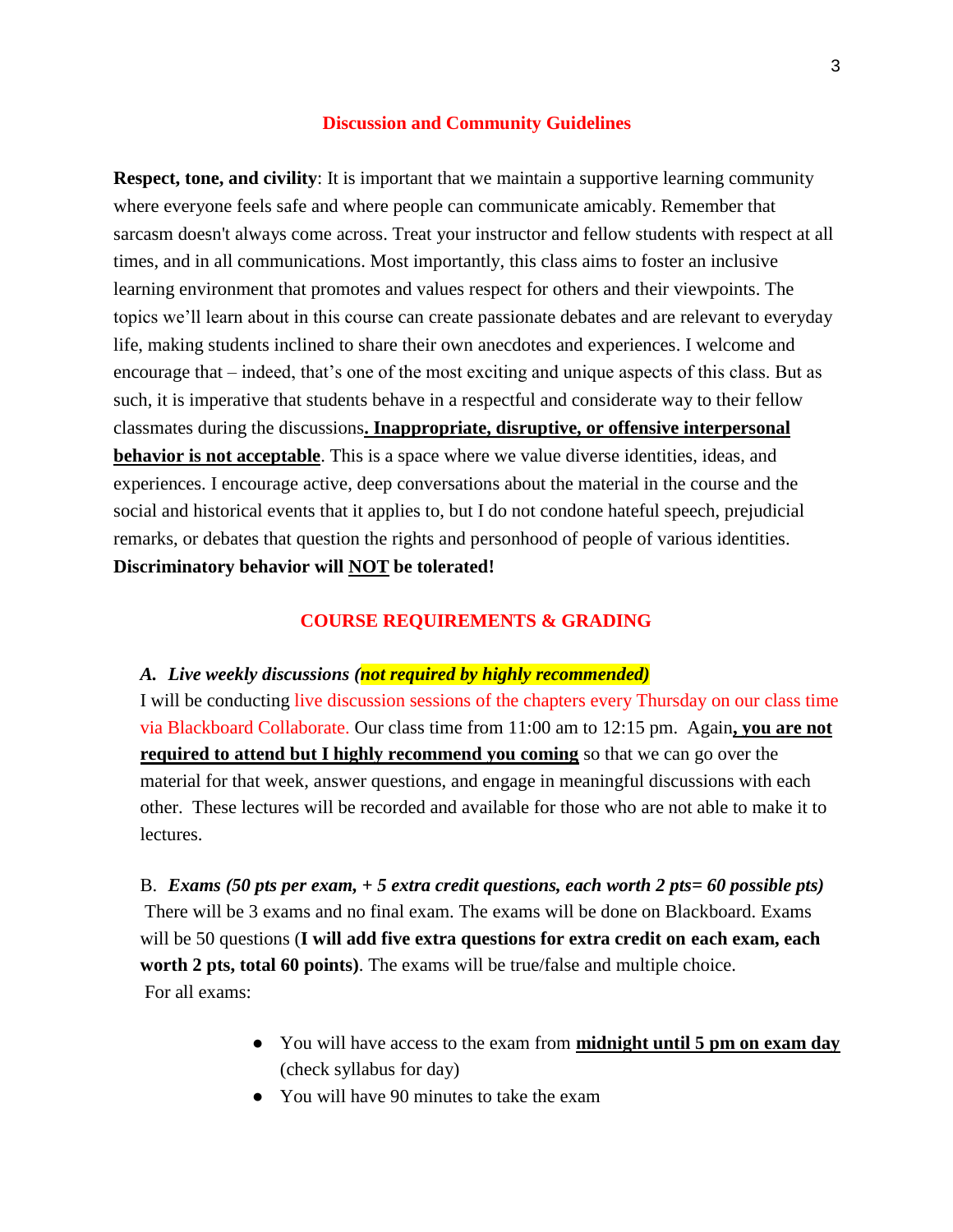- Once you start the exam, you **must** complete it, you **cannot** save it and come back to it later.
- Once the 90 minutes are up the exam will be submitted automatically
- You will be able to view all questions at once
- You will get your score immediately

# *C. Paper Assignment (50 pts)*

Social psychology is an application of the scientific method to many facets of everyday life. In this assignment, you will address both of these aspects of the field. You will write a short paper in which you summarize a journal article, integrate it with course material, and apply the topic to a current event or social issue.

## **Goals of this assignment:**

- to enable students to explore a topic of great interest in social psychology
- to provide opportunities to learn to read and report about original scientific journal articles as well as learn to integrate multiple sources of information
- to emphasize the strong connection between "academic" social psychology and real world issues
- to emphasize the responsibility of ALL members of the class (not just the instructor) for a successful learning experience for each other

You will choose a specific topic from the list below. Once you pick a topic you will:

- Choose a journal article describing an empirical study on your topic.
- Summarize and integrate the text material and the article in your own words
- Identify a social issue or current event to which you can effectively apply your topic
- Include an introduction and conclusion paragraph

## **Your paper:**

- Should be 4-5 pages of text (not including cover or reference page)
- You need at least 3 references (your textbook, the journal article, and any other reference(s) for your topic).
- You must follow APA guidelines for writing your paper, i.e. use 12 inch font, all pages numbered, double spaced throughout, and include citations
- **Very important: You need to cite throughout the entire paper!**
- A grading rubric will be posted on Blackboard so you can use as a guide for what to specifically include in your paper and how the breakdown of points will be.
- I will post a video on blackboard going over the assignment as well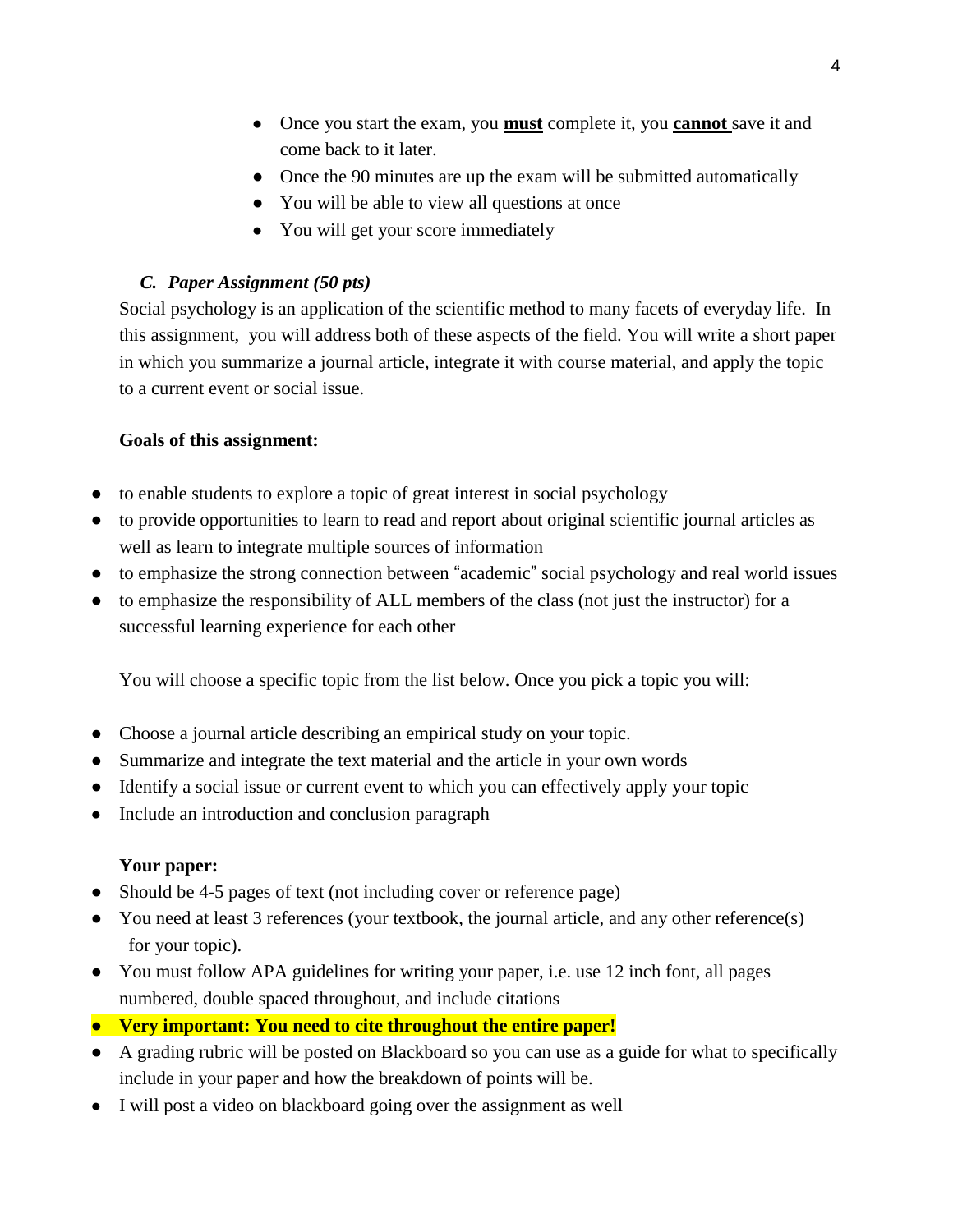## **NO Late Papers Will Be Accepted, No Exceptions!**

| <b>General Topic</b>    | <b>Examples of specific topics:</b>                                                                                                                                                                                                |
|-------------------------|------------------------------------------------------------------------------------------------------------------------------------------------------------------------------------------------------------------------------------|
| <b>Social Cognition</b> | Possible selves, self-efficacy, locus of control,<br>impression management, attributions of causality,<br>heuristics, self-fulfilling prophecies, attitudes,<br>cognitive dissonance, self-image bias, self-<br>handicapping, etc. |
| <b>Social Influence</b> | Gender roles, evolutionary thinking about social<br>behavior, conformity, obedience, compliance,<br>persuasion, advertising, etc.                                                                                                  |
| <b>Social Relations</b> | Prejudice, discrimination, stereotypes, aggression,<br>friendship, physical attractiveness, love<br>relationships, etc.                                                                                                            |

# D. *Homework Assignments (15 pts each x 8 = 120 pts)*

You will have eight assignments to do. Look at the schedule to see what weeks they are due. Each assignment will have specific instructions to follow. All assignments are **due** Saturday end of day (11:59 pm) of that week.

**Please Note:** There will be some weeks where you'll have a discussion post and a homework due. Homework assignments are for all students, regardless of whether you have a discussion post that week. Again, homework assignments are for all students to complete independently from discussion posts. **They do not go together**. Please make sure you understand this so there is no confusion or misunderstanding.

Homework Assignments will be graded as followed:

- **Content of HW: 10 pts**
- **\*APA style/mechanics: 5 pts**
- **Total pts: 15 pts**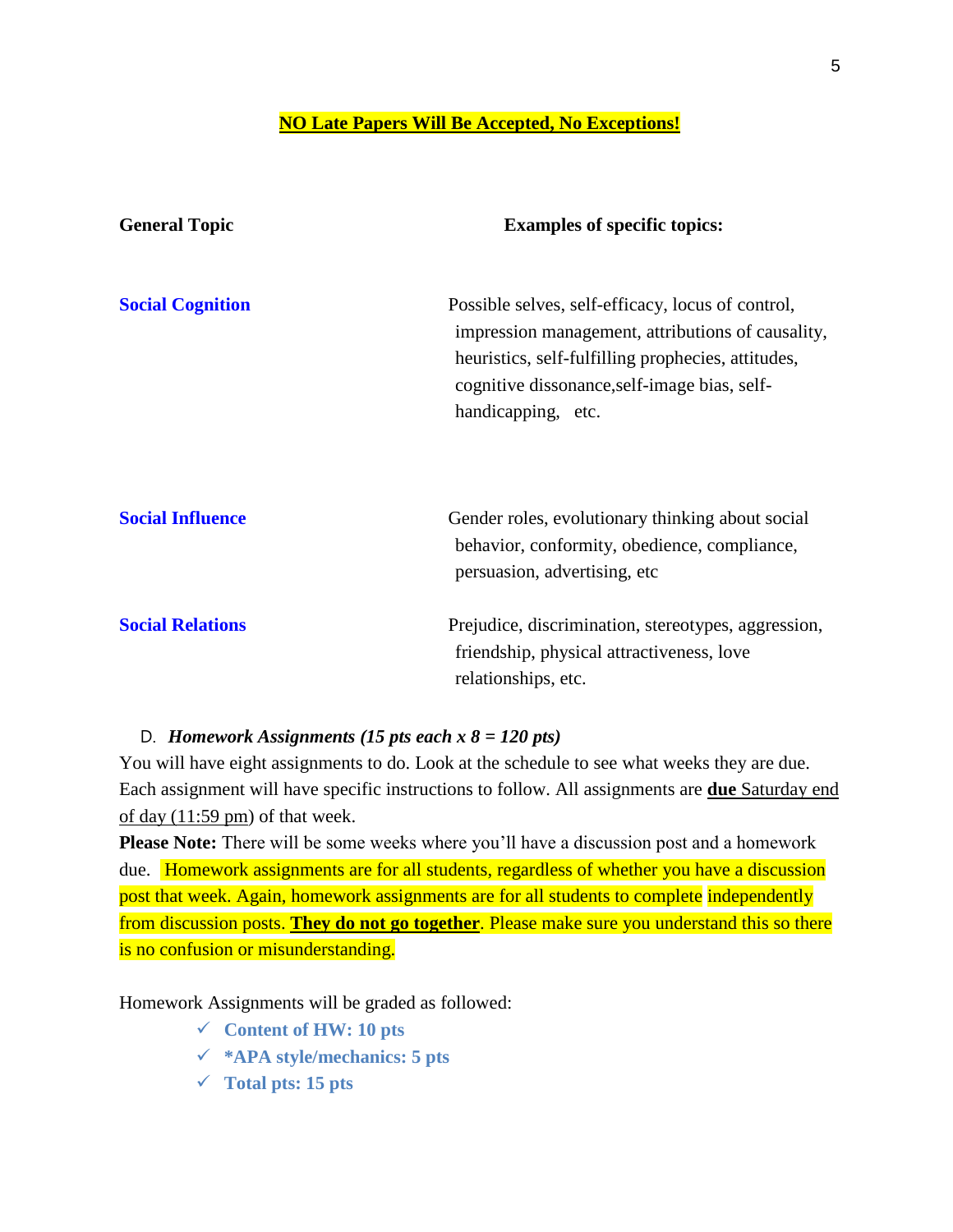\*this includes having cover/reference page, pages numbered, citations, writing style etc...

## **No Late Assignments will be graded, NO Exceptions!**

## E. *Discussion Posts (10 pts each x 5 = 50 pts)*

Because of the large size of class, you will be split into two groups of 90 students per group.

- **Group Joey** will consist of students w/ last names starting from **A-Man**
- **Group Duke** will consist of students w/ last names starting from **Mar-Z**

**Each group will have five discussion posts to do total.** Please look at the syllabus so you see what weeks your group is assigned a discussion post.

All discussion posts are **due** by Saturday night before midnight Central Time of that week. Your **initial response post should be submitted by Thursday night**. Posts submitted late will **NOT** be graded, **NO EXCEPTIONS.** 

- You are to compose a thoughtful response to the week's discussion question or activity, with appropriate reference to lecture content, assigned textbook reading, or other resources (i.e. online news stories, journal articles, and videos).
- The substance of a graded post is based on the student's personal experience in the world, and involves relating and connecting one's observations to the concepts being studied in the course, naming and citing those specific concepts by textbook page number. Unless otherwise specified, a graded post must reference specific terms and concepts from the assigned textbook reading.
- **Your discussion post should be 1-2 paragraphs for each question and you need to cite somewhere in your post**. In some cases, the discussion posts may consist of completing a short questionnaire, or to look up something online. Even if you are asked to provide your opinion or thoughts on a concept, **you have to find a way to tie it back to the chapter material**. Also, **make sure that you are putting your citation in bold** (makes it easier for TAs to find it)
- **To get full credit, you must respond to at least two of your classmates' posts**. I am not asking you to read everyone's responses, but you are expected to read and respond to two other posts to get full credit for that week. You need to respond to two separate students (if you respond to both questions for one student, that still counts as one response). Your responses should be more than just, "I agree with you" or "That's a good point you made." Your responses, just like your discussion post, should be well thought out and meaningful, and at least a paragraph.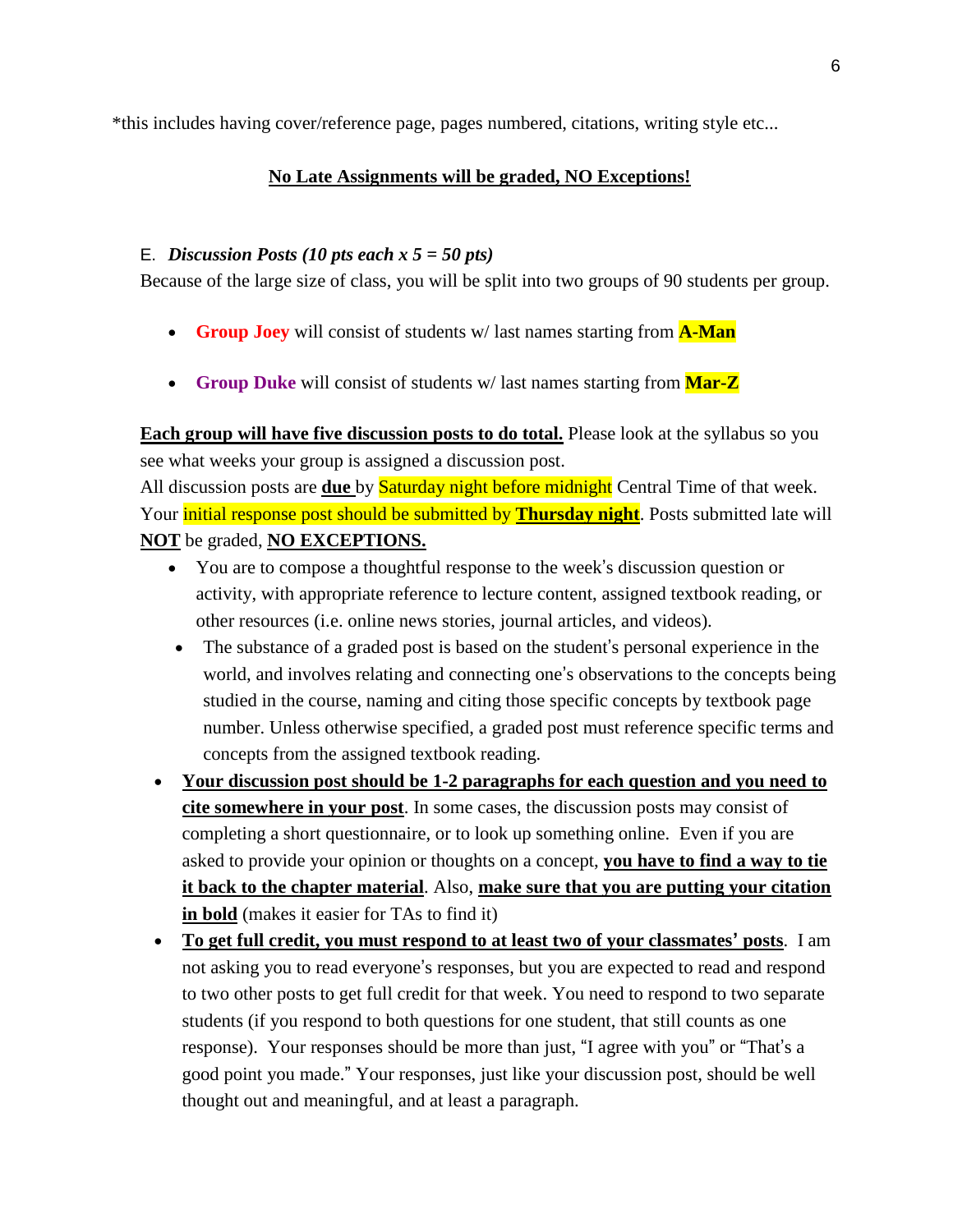### **To recap:**

- 1. Each Monday will be the start of the course week, and your discussion questions/activity for that week will be made available for you to see
- 2. Make sure you keep track of when your group has a discussion post. You will **NOT** get credit if you post in the wrong discussion group!
- 3. You have until **Saturday of that same week** before midnight to both:
	- a. Post your response to the discussion question/activity (**this should be posted by Thursday night**, 1-2 paragraphs, **include citations from the textbook or any other source you use)** *AND*
	- b. Respond to at least two of your classmate's posts (response should be at least one paragraph)
	- c. If you forget to respond to a classmate's post you will not get full credit (if you only respond to one instead of two classmates, you will also not get full credit)
- 4. Late posts/responses will **NOT** be graded
- 5. Each discussion post is worth 10 pts, which is broken down as follows:
	- a. Post response (1-2 paragraphs per question): 3 pts
	- b. Posting initial response by Thursday: 1 pt
	- c. Citing in your post response and putting it in bold: 2 pts
	- d. Peer response 1: 2 pts
	- e. Peer response 2: 2 pts
	- f. Total pts: 10

### **F. Final Grade**

The total number of possible points for this course is 370. Here is the breakdown:

3 exams (50 x 3 = **150 pts**) + Paper (**50 pts**) + HW Assign. (8 x15=**120 pts**) + Discussions  $(5 \times 10 = 50 \text{ pts}) \text{Total} = 370 \text{ pts}$ 

### **Technology Requirements**

### **Computer/Technology Requirements**

Online students will need regular access to a personal computer that runs on a broadband Internet connection.

#### **Blackboard Learning Management System**

For all technical questions about Blackboard, email ACCC-Learning Technology Solutions at LTS@uic.edu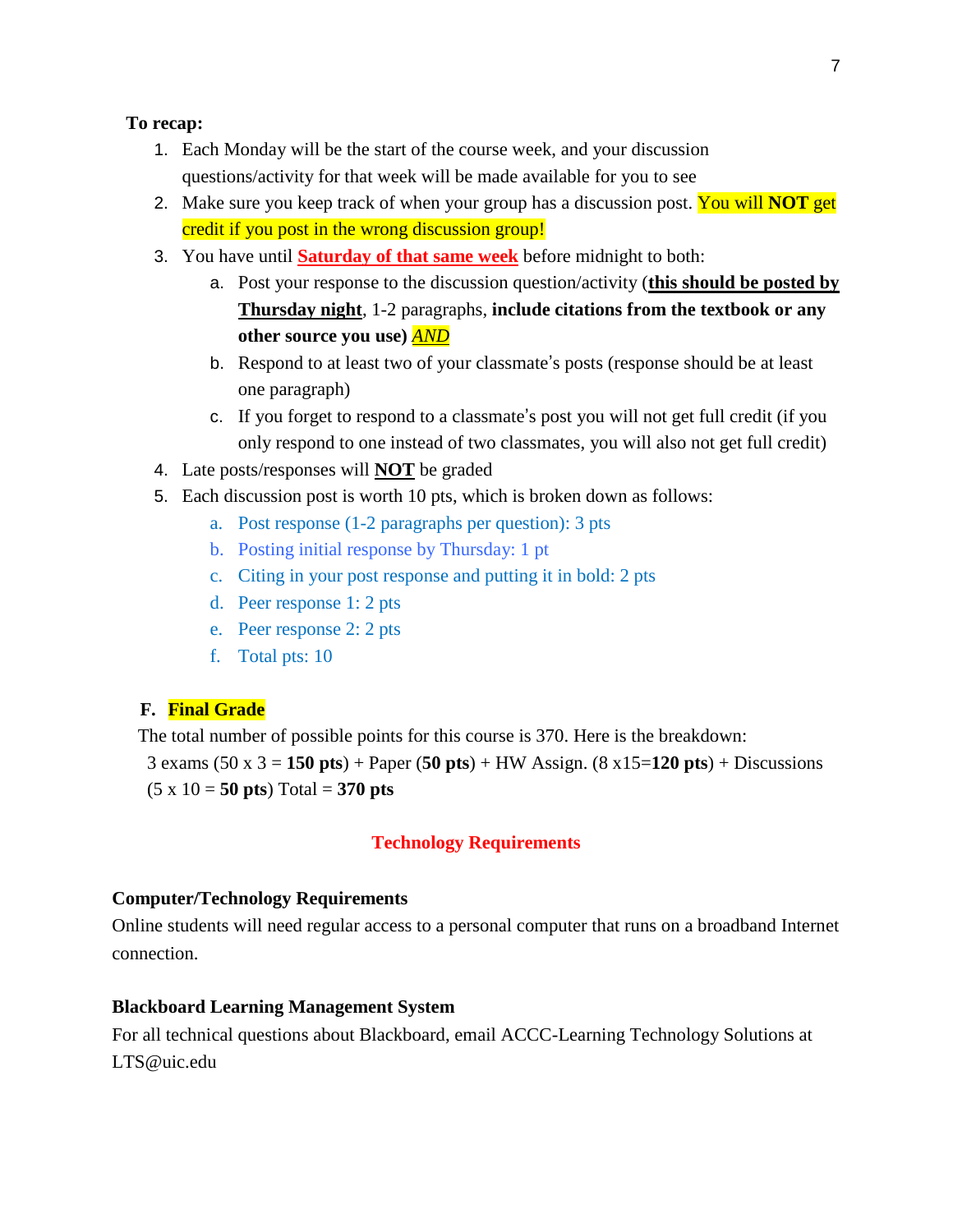#### **Miscellaneous**

#### **Academic Year Holidays and Religious Days of Special Observance**

Please inform me via email if you miss class or need to reschedule an exam due to observance of a religious holiday. See the following website for the University's list of holidays/religious days: http://oae.uic.edu/docs/ReligiousHolidaysAY20162018.pdf

#### **Cheating & Plagiarism**

Plagiarism occurs when you use someone else's text or ideas in your writing without citing that person as a reference. **No form of cheating will be tolerated.** If you cheat on any exam or assignment in this class, you will fail the entire class and I will file official judicial charges against you immediately with the Dean of Students, who will place a notice about the incident in your permanent record. There will be no exceptions to this policy. Cheating includes, but is not limited to: copying or giving others test answers, plagiarism which includes copying the words of a fellow student or any other author in your papers, copying even short phrases from written work that you are using as a reference (even if you cite it properly), handing in work that you have handed in for another class, handing in papers you've gotten from the internet or from other students, etc., and copying others' discussion posts. All violations of student conduct or academic integrity will be handled according to UIC's student conduct policy: . I encourage all students to take a look at this excellent infographic on what plagiarism is and how to avoid it: http://bit.ly/1Ksb2pv.

#### **Accommodations for disabilities**

I will make accommodations for disabilities as indicated by the Disability Resource Center. In keeping with the university policy: "Students with disabilities must provide the instructor in writing the need for accommodations and what they are. Those who require accommodations for access and participation in this course must be registered with the Disability Resource Center. Please contact ODS at 312/413-2183 (voice) or 312/413-0123 (TTY)."

Please Note: If you have an LOA (letter of accommodation), please email it to me **by no later than the end of week two.** It is your responsibility to provide me with your LOA. **No LOAs will be accepted after week two**. (Exception: If you are granted an LOA during the semester)

#### **Course Communication Guidelines (Netiquette)**

**Emails and writing style:** Email etiquette is important in life. When emailing and completing writing assignments, please be sure to write using good grammar, spelling, and punctuation. **You should address me as Dr. Ochoa, Dr. Galindo, Dr. Ochoa-Galindo, or Professor in email**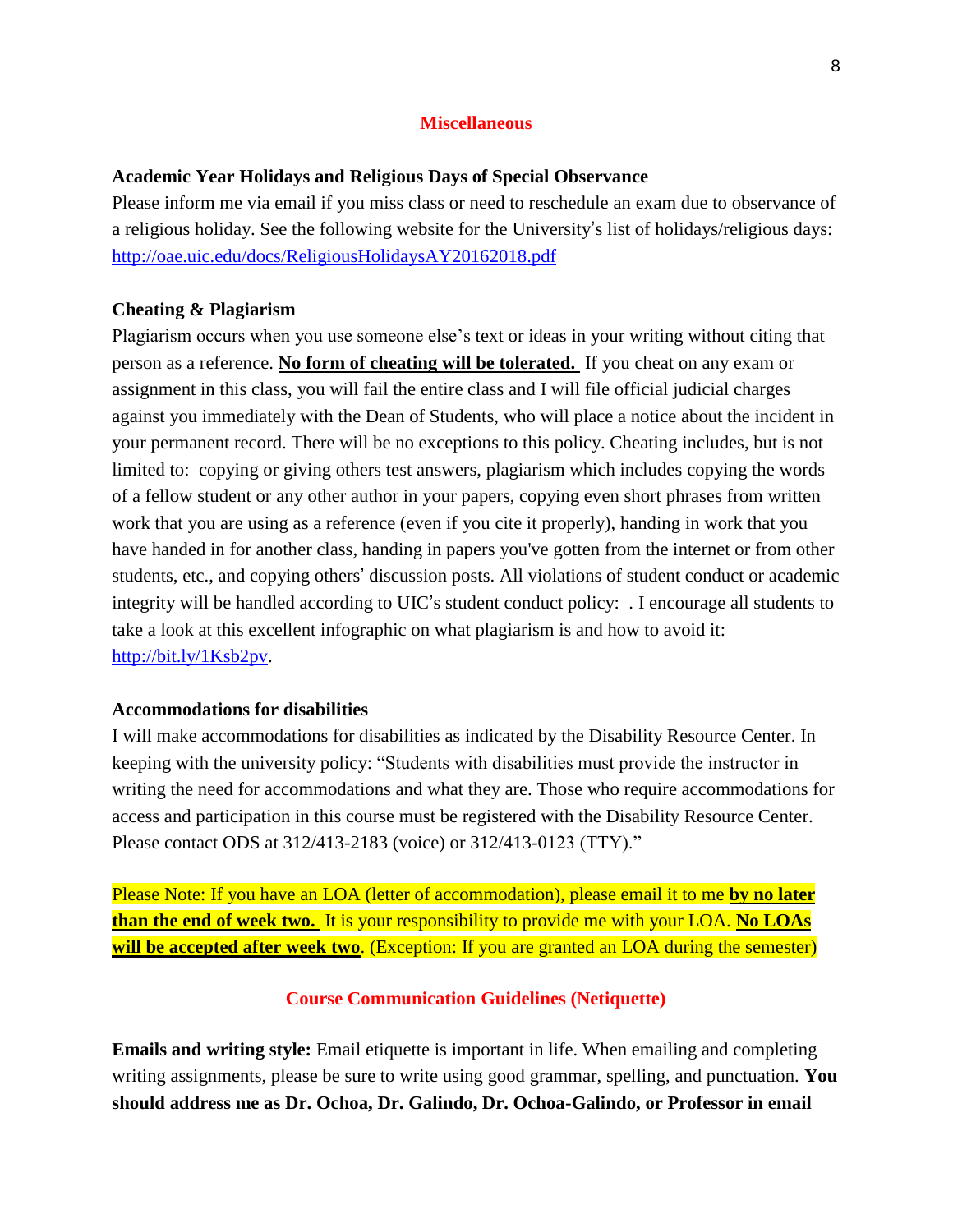# **communications. Please refrain from using all CAPITAL LETTERS, as this is often interpreted as shouting**

Netiquette is a set of rules for behaving properly online. As previously mentioned, it is important that we maintain a supportive learning community where everyone feels safe and where people can communicate amicably. Much of our communication in this course will take place in the forums and through email. Here are some guidelines for online communication in this course:

- Be sensitive to different cultural and linguistic backgrounds, as well as different political and religious beliefs.
- Use good taste when composing your responses. Swearing and profanity should be avoided. Also consider that slang terms can be misunderstood or misinterpreted.
- Don't use all capital letters when composing your responses. This can be considered "shouting" on the Internet and is regarded as impolite or aggressive. It can also be stressful on the eye when trying to read your message
- Be respectful of others' views and opinions. Avoid "flaming" (publicly attacking or insulting) others.
- Be careful when using acronyms. If you use an acronym it is best to spell out its meaning first, then put the acronym in parentheses afterward, for example: Frequently Asked Questions (FAQs). After that you can use the acronym freely throughout your message.
- Use good grammar and spelling, and avoid using text messaging shortcuts.
- In emails, always identify yourself and what class and section you are **in**. It is a good practice to put your course and section in the subject line. This helps your instructor identify course related emails.

## **UIC RESOURCES**

If you find yourself having difficulty with the course material or any other difficulties related to this course, please come talk with the instructor at any time and preferably early on (i.e., before an exam date or paper due date). If you are having difficulty about an issue beyond this course, please contact your college advisors, or get help from any number of other support services on campus. You can get a referral to the right place, or help on the spot, from an advisor in the Undergraduate Success Center (USC) at 111 Stevenson Hall or usc@uic.edu.

**The Writing Center,** located in Grant Hall 105, offers one-on-one consultation with student writers who need help developing ideas, or need advice, guidance or additional instruction on any aspects of writing in any class. Tutors are prepared to spend 50 minutes per appointment,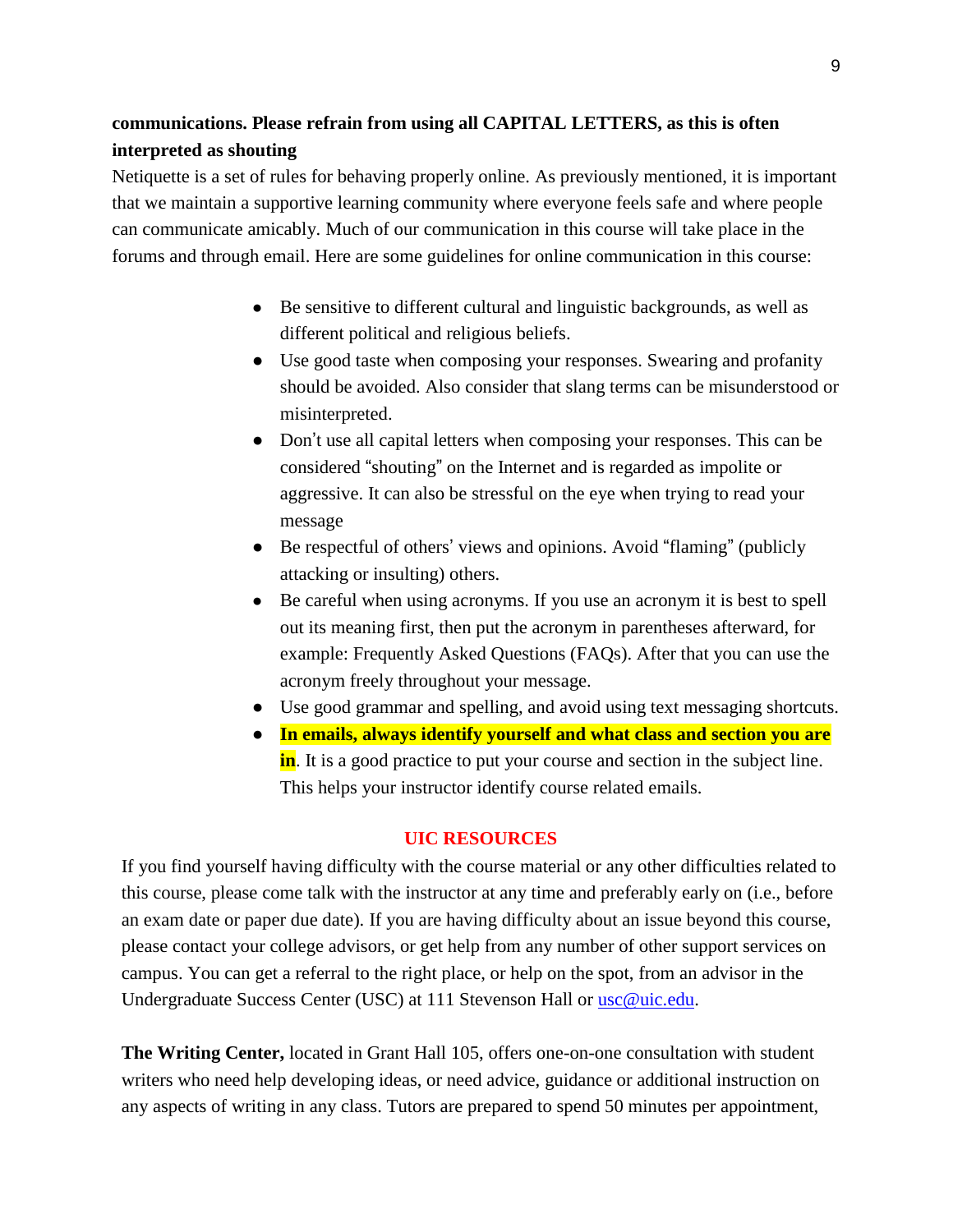and there is no limit to the number of tutoring sessions you can have each semester. Make an appointment and be on time! Bring the paper on which you're working, as well as any related drafts or notes, and information about the assignment. For an appointment, call the Writing Center at (312) 413-2206, or stop by room 105 of Grant Hall. Visit the Writing Center website at www.uic.edu/depts/engl/writing for more information.

**Counseling Services** are available for all UIC students. You may seek free and confidential services from the Counseling Center (www.counseling.uic.edu). The Counseling Center is located on the 2nd floor in the Student Services Building or you may contact them at (312) 996- 3490. In addition to offering counseling services, the Counseling Center also operates the InTouch Crisis Hotline from 6:00 p.m.-10:30 p.m. They offer support and referrals to callers, as well as telephone crisis interventions; please call (312) 996-5535 to contact InTouch.

#### **COURSE SCHEDULE**

The course schedule, including topics and readings, is *subject to change.* Additional readings and videos may be assigned throughout the course. Changes will be announced on Blackboard.

| Week           | <b>Topic</b>                    | <b>Reading</b> | <b>Activity Due</b>                                       |
|----------------|---------------------------------|----------------|-----------------------------------------------------------|
| 1<br>Jan 12/14 | Intro to Social Psychology      | Chapter 1      |                                                           |
| $\overline{2}$ | The Social Self                 | Chapter 3      | <b>Discussion #1 Group Joey</b><br><b>HW</b> Assignment 1 |
| Jan 19/21      |                                 |                | Both due by Jan. 23                                       |
| 3              |                                 | Chapter 4      | <b>Discussion #1 Group Duke</b>                           |
| Jan 26/28      | <b>Social Cognition</b>         |                | due by Jan. 30                                            |
|                |                                 |                | <b>Discussion #2 Group Joey</b>                           |
| $\overline{4}$ | Person Perception               | Chapter 5      | due by Feb. 6                                             |
| Feb 2/4        |                                 |                |                                                           |
| 5              | <b>Attitudes and Persuasion</b> | Chapter 6      | <b>Discussion #2 Group Duke</b>                           |
| Feb. 9/11      |                                 |                | <b>HW Assignment 2</b>                                    |
|                |                                 |                | Both due by Feb. 13                                       |
| 6              | <b>Test 1 (ch 1, 3-6)</b>       |                | <b>HW</b> Assignment 3                                    |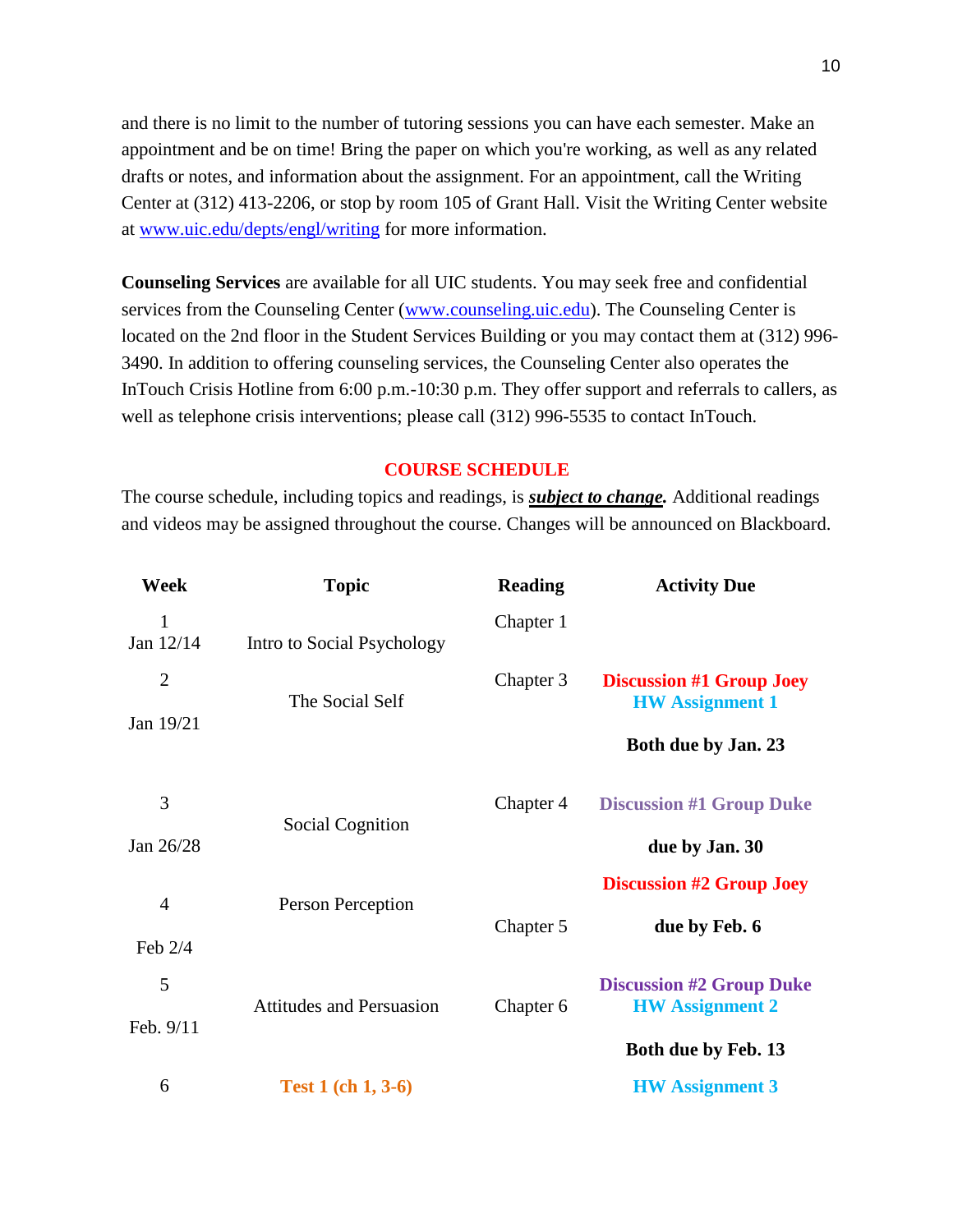| Feb. 16/18             | <b>Applied Mini-Chapters</b><br><b>Stress and Health</b>                                        | Chapter C  | due by Feb. 20                                                                                                          |
|------------------------|-------------------------------------------------------------------------------------------------|------------|-------------------------------------------------------------------------------------------------------------------------|
| 7<br>Feb. 23/25        | Social Influence                                                                                | Chapter 7  | <b>Discussion #3 Group Joey</b><br>due by Feb. 27                                                                       |
| 8<br>Mar. 2/4          | <b>Group Processes</b>                                                                          | Chapter 8  | <b>Paper Due on the 4th by</b><br>midnight<br><b>No Late Papers will be</b><br>graded!                                  |
| 9<br>Mar. 9/11         | Stereotyping, Prejudice, and<br>Discrimination                                                  | Chapter 9  | <b>Discussion #3 Group Duke</b><br><b>HW</b> Assignment 4<br><b>Both due by Mar. 13</b>                                 |
| 10<br>Mar. 16/18       | Test $2$ (ch 7-10; chapter C)<br><b>Applied Mini-Chapters:</b><br>Happiness-Positive Psychology | Chapter D  | <b>HW</b> Assignment 5<br>due by Mar. 20                                                                                |
| 11<br>Mar. 23/25       | <b>SPRING BREAK</b><br>***NO CLASS***                                                           |            |                                                                                                                         |
| 12<br>Mar.30/<br>Apr.1 | Helping and Pro-social<br><b>Behavior</b>                                                       | Chapter 10 | <b>Discussion #4 Group Joey</b><br>due by April 3                                                                       |
| 13<br>Apr. $6/8$       | Aggression                                                                                      | Chapter 11 | <b>Discussion #4 Group Duke</b><br><b>HW</b> Assignment 6                                                               |
| 14<br>Apr. 13/15       | <b>Intimate Relationships</b>                                                                   | Chapter 12 | <b>Both due by April 10</b><br><b>Discussion #5 Group Joey</b><br><b>HW</b> Assignment 7<br><b>Both due by April 17</b> |
| 15                     | <b>Applied Mini-Chapters:</b><br><b>Relationship Violence</b>                                   | Chapter F  | <b>Discussion #5 Group Duke</b><br><b>HW</b> Assignment 8                                                               |